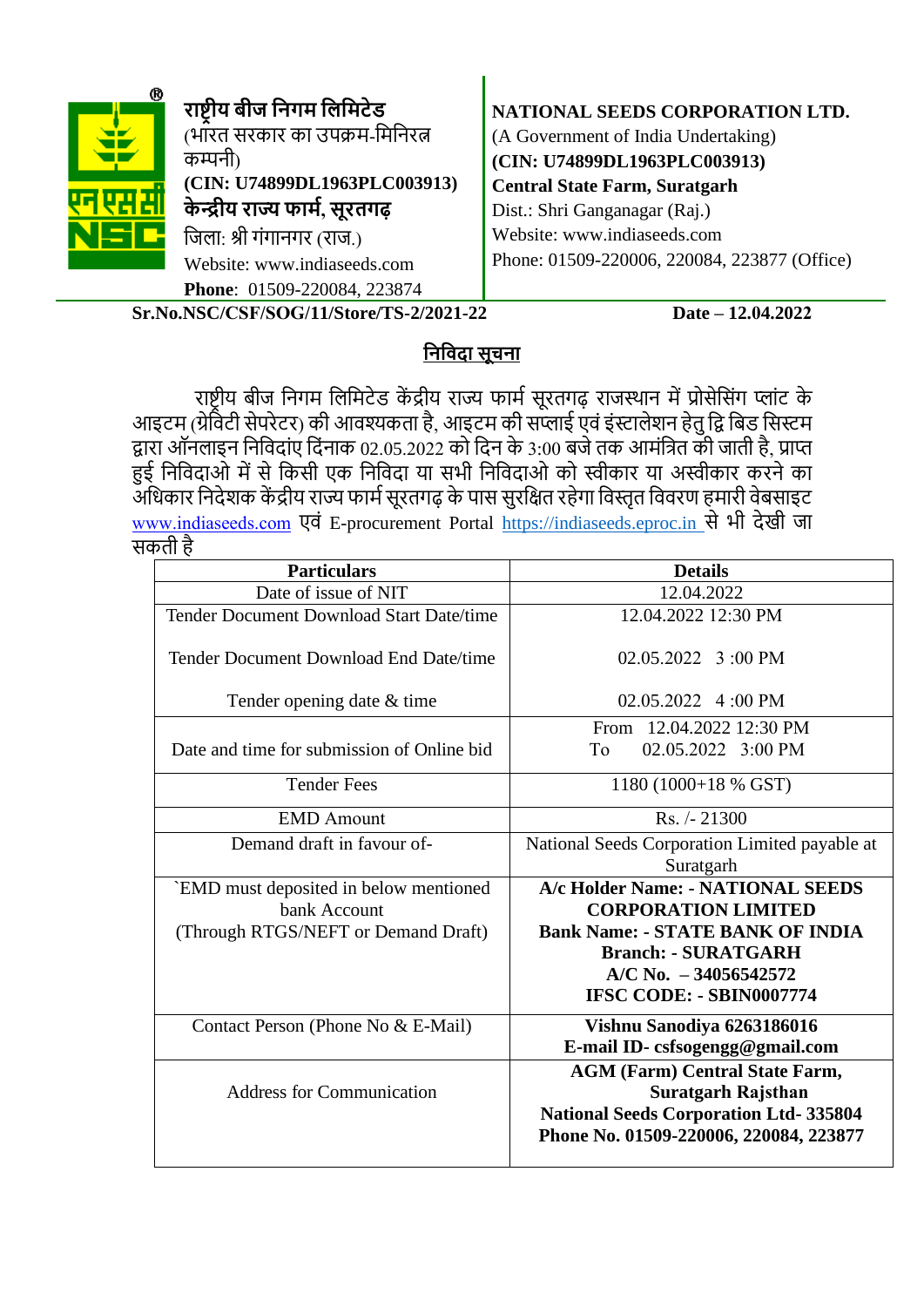### **Terms & Conditions of Tender for supply and installation of Specific Gravity Separator**

### **W.R.T. Tender Dated 12.04.2022**

**1.** The rates given in the tender should be (i) in Rs. /Items (supply and installation) (ii) inclusive of all taxes (packaging, transportation) etc. (iii) FOR Central State Farm Suratgarh at our site.

**2.** Duly field tender form along accompanied with GST certificate & other documents if any. **3.** Copy of PAN No. may also be attached with tender.

**4.** In the Tenders furnished, the delivery period percentage of Cash/Trade discount allowed or surcharge leviable should be clearly indicated.

**5.** For the proprietary articles, the suppliers must incorporate a certificate on the body of the tender, that the rates quoted for the supply of the stores are accordance with the current list prices of their principals from Govt. Department. Any discount/surcharge etc. should be clearly indicated. Similarly for the items governed under D.G.S&D rate contract a copy of relevant rate contract be submitted along with tender.

**6.** Materials must be supplied within the delivery period specified in the supply order. **7.** Micro Small Enterprises (MSEs) registered with NSIC for the quoted item under single point registration scheme in India are exempted from payment of cost of tender document and EMD as well as entitle to avail the benefit of Public Procurement Policy for Micro and Small Enterprises (MSEs) 2012, according to the policy approved in the NSC subject to furnish documentary proof in support of their claim along with their request.

**8.** Tender must be valid **30 Days** from the date of opening the same.

**9.** The material quoted should be good quality preferably confirming to ISI specification and will be subject to rejection at supplier's risk and cost, if found poor in quality/material/ workmanship/ specification etc.

**10.** The Competent Authority of the Farm reserves the right of rejection of any one or all tenders without assigning any reason thereof.

**11. WARRANTY:** The equipment shall carry 15 months warranty commencing from the date of receipt of equipment at the site or 12 months from the date of commissioning of equipment whichever is earlier.

**12. DELIVERY**: The supply of the equipment as detailed in the schedule complete the delivery & commissioned the plant/ Machine within a period of 45 days from the date of placing of order.in case of delay in delivery. It would be clearly understood that any delay in delivery will cause unascertainable damages to the Corporation. Please refer point number 13.

**13.LIQUIDATED DAMAGES:** It is emphasized by the Corporation/purchaser & understood by the supplier that the period of delivery, specified in the tender (in point number 12) is the essence of the tender. It is admitted by the supplier that any delay in the delivery will cause damages to the Corporation/purchaser. If the supplier fails to deliver any or all of the Goods / installation within the time period(s) specified in the tender, the Purchaser shall, without prejudice to its other remedies under the tender, deduct from the contract price, as liquidated damages, a sum equivalent to 2% of the delivered price of the delayed item for each week of delay until actual delivery, up to a maximum deduction of 10% of the delayed item. Once the maximum is reached, the purchaser may consider termination of the contract.

The Corporation/ purchaser may withhold any payment due to the supplier until the whole of the items/stores have been fully supplied /installed and delivered and may deduct or recover from the supplier liquidated damages as stipulated above. This clause is without prejudice to the right of the Corporation/purchaser to make risk purchase under next clause and the liability under that clause shall be in addition to liquidated damages.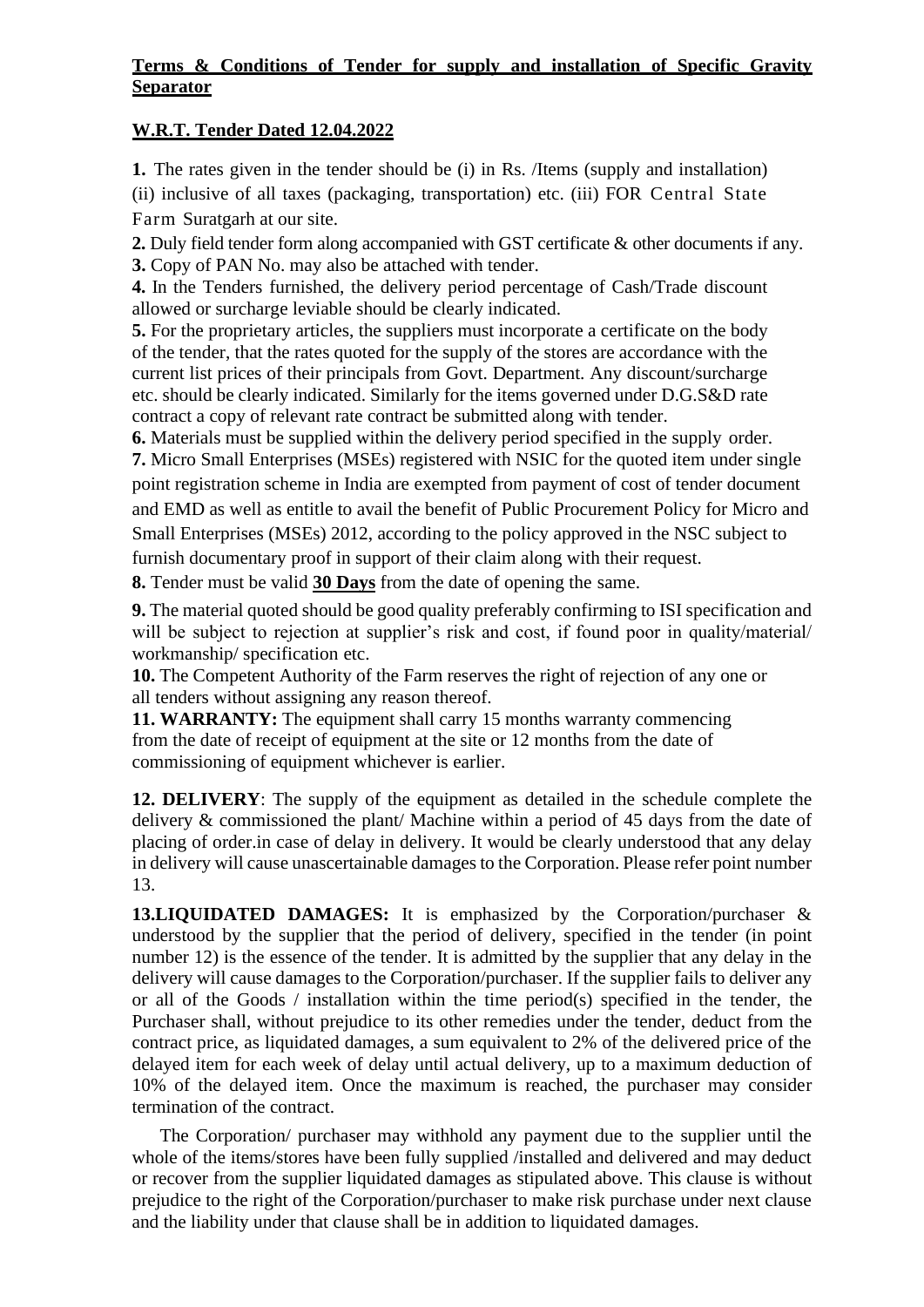**14.TERMS OF PAYMENTS:** All invoices shall be prepared in quadruplicate in the name of National Seeds Corporation Ltd. Suratgarh (Delivery Destination) mentioned in the purchase Order and shall be signed by the supplier or his authorized agent. Every invoice shall bear a certificate that.

### "**The material covered by the invoices has been inspected by the supplier before delivery and conforms in every way to the tender document specification and is packed in accordance with the tender requirement and further that no invoice has been prepared previously in respect of the articles charged in the particular invoice**".

Invoice should have GST Nos. printed on them (If applicable), In the Tax invoice, cost and Tax; (GST) amount shall be mentioned separately. Invoice to be sent in duplicate to concerned consignees and two copies to NSC, Central state farm Suratgarh.

### **Billing address: National seeds corporation Ltd. Central State Farm Suratgarh. GST number: 08AABCN8973F2Z3**

**(A)** Unless otherwise specified in the contract, 80% of the invoice value would be paid by NSC by Central state farm Suratgarh against proof of delivery of the material at destination i.e., G.R. Note/receipt certificate issued by respective destination along with duly verified copy of original invoice and upon fulfillment of other obligation stipulated in the contract. All payment shall be made through RTGS after making necessary deduction if any towards liquidated damages, outstanding, short supply section pro-rata basis or as decided by the Corp. The supplier is requested to provide information namely Bank name, location of branch & Name of City, Nature of Account, Bank Account No., IFSC code no., MICR code no. Permanent Account No (PAN).

# **(B) Balance 20 % payment shall be made as below**: -

1- For Delivery Destinations of NSC, Central state farm Suratgarh Balance 20% of the invoice value, along with installation and commissioning charges as may be applicable shall be paid after 30 days of the equipment commission for the proprietary articles and found satisfactorily trial.

**15. <b>INSURANCE:** The supplier shall comply shall dispatch all the consignments duly insured for all transit risks according to the dispatch instruction given by the Corporation. To avoid complications that may arise at the time of settlement of claims by underwriters for transit losses, the insurance coverage should be arranged by the supplier as under:

**a)** In case of indigenous supplier 'all transit risks' insurance shall be arranged commencing from their works to the warehouse of the Corporation.

**b)** The supplier is responsible to give safe delivery of the equipment at F.O.R. Suratgarh. For any loss/damage etc., during transit, the supplier shall have to lodge the claim with the insurance and pursue the same till its settlement.

**16**. In case any dispute arises between NSC and the other party due to any term or matter, both the parties will opt to resolve it through mutual understanding and discussion. In case dispute remains even after discussion, then it shall be binding upon parties to resolve issue under the provision of Arbitration & Conciliation Act, 1996 as amended from time to time. Under this provision, the Chairman–cum-Managing Director, National Seeds Corporation Limited with the concurrence of both the parties shall appoint Sole Arbitrator to resolve the disputes and both the parties will have to abide by the decision. The parties will bind to resolve this dispute through arbitration before going to court of law. The arbitration shall be conducted at New Delhi and shall in English Language. The Court of Delhi/New Delhi shall have the jurisdiction.

I, .................................have read and understand the above-mentioned terms & conditions & fully agree with the same.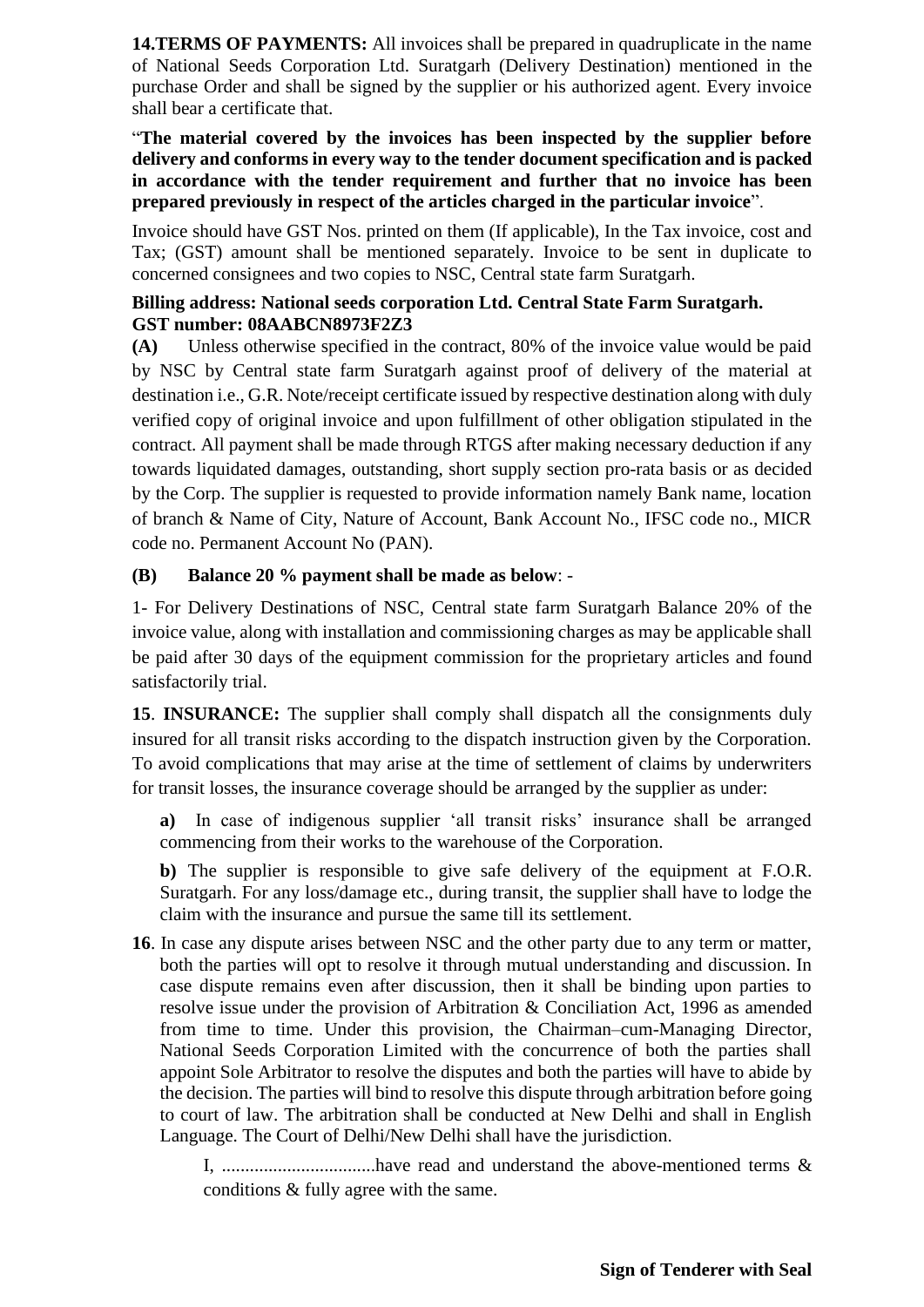# **TECHNICAL SPECIFICATIONS**

#### **SUPPLY, INSTALLATION & COMMISSIONING OF 4 TPH THROUGHPUT CAPACITY OF SPECIFIC GRAVITY SEPARATOR (WHEAT BASIS) COMPLETE IN ALL RESPECT**

 $\mathbf{r}$ 

| <b>Item title</b>                                                                                                                    | <b>SEED SPECIFIC GRAVITY</b><br><b>SEPARATOR</b>                                                                                                                                                                                                                                                                                                                                                                                                                                                                                                                                                                                                                                                                                                                                                                                                                                                                                                                                                                                                                                                                                                                                                                                                                                            |
|--------------------------------------------------------------------------------------------------------------------------------------|---------------------------------------------------------------------------------------------------------------------------------------------------------------------------------------------------------------------------------------------------------------------------------------------------------------------------------------------------------------------------------------------------------------------------------------------------------------------------------------------------------------------------------------------------------------------------------------------------------------------------------------------------------------------------------------------------------------------------------------------------------------------------------------------------------------------------------------------------------------------------------------------------------------------------------------------------------------------------------------------------------------------------------------------------------------------------------------------------------------------------------------------------------------------------------------------------------------------------------------------------------------------------------------------|
| SUPPLY, INSTALLATION &<br><b>COMMISSIONING OF 4 TPH</b><br>THROUGHPUT CAPACITY OF<br>SPECIFIC GRAVITY SEPARATOR AT<br>CSF, SURATGARH | Average throughput capacity: 4 TPH<br>based on wheat<br>Specific gravity separator shall be<br>capable of upgrading/separating of seeds<br>based on specific weight basis i.e., seeds<br>same in size but different in weight shall<br>be separated with this machine. Deck<br>area should not be less than 3.50 m <sup>2</sup> . And<br>no of fans not less than 7 Nos. There<br>shall be separate motor for fan & deck.<br>Oscillating speed of deck and feed rate<br>shall be variable and it controlled<br>through means of electrical/electronic<br>device. The outlet of grade 1 <sup>st</sup> and grade<br>2nd to be combined and make one outlet.<br>Recirculation of 3rd grade (middle) seed<br>through mechanical means may be<br>provided with the help of bucket elevator<br>and it will be part of gravity separator.<br>Gravity Separator shall be supplied with<br>vibro feeder for uniform & variable qty<br>of seed feeding to deck. All the<br>necessary accessories which are required<br>to improve the efficiency of the machine<br>shall be provided with machine. The<br>deck should be easily and quickly<br>cleaning type.<br>Machine shall be supplied with electric<br>motors, Additional two Nos. deck, cyclone<br>dust collector and required Nos. air trunks. |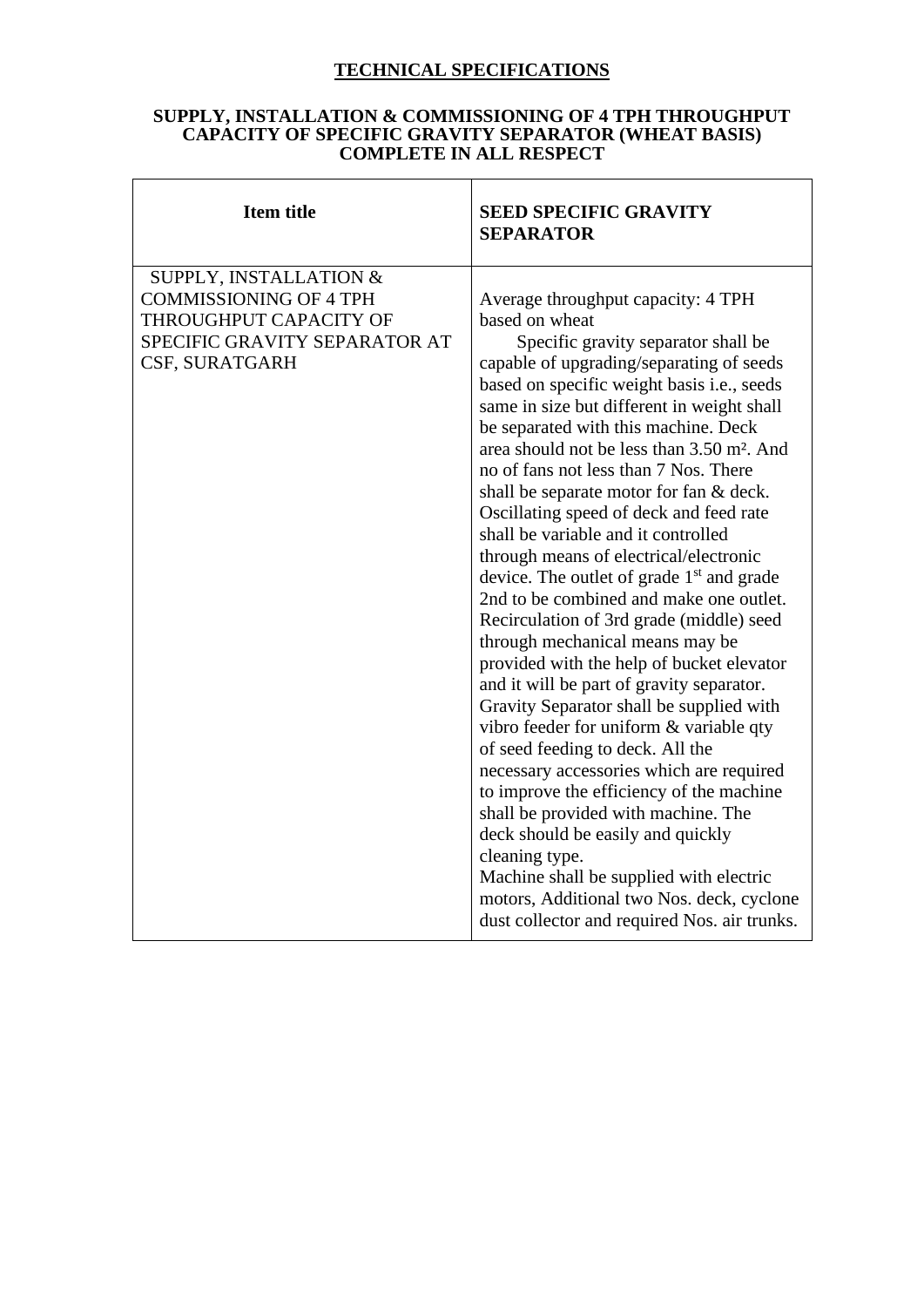## **INSTRUCTIONS TO BIDDER – ONLINE MODE**

# **DEFINITIONS:**

- **C1 India Private Limited:** Service provider to provide the e-Tendering Software.
- **NSCL e-Procurement Portal:** An e-tendering portal of National Seeds Corporation Limited ("NSCL") introduced for the process of e-tendering which can be accessed on [https://indiaseeds.eproc.in.](https://indiaseeds.eproc.in/)

### I.**ACCESSING / PURCHASING OF BID DOCUMENTS :-**

- It is mandatory for all the bidders to have Class-III Digital Signature Certificate (With Both DSC Components, i.e. Signing & Encryption) from any of the licensed Certifying Agency under CCA, Ministry of Electronics and Information Technology, Government of India to participate in e-tendering portal of NSCL. Bidders can see the list of licensed CA's from the link www.cca.gov.in C1 India Pvt. Ltd. also facilitate Class III Digital Signature Certificate (With Both DSC Components, i.e. Signing & Encryption) to the bidders. Bidder may contact C1 India Pvt. Ltd. at mobile no. +91-8130606629 for DSC related queries or can email at vikas.kumar@c1india.com
- To participate in the e-bid, it is mandatory for the Applicants to get themselves registered with the NSCL e-Tendering Portal [\(https://indiaseeds.eproc.in\)](https://indiaseeds.eproc.in/) to have a user ID & Password which has to be obtained by submitting a non-refundable annual registration charges of Rs. 3416/- inclusive of all taxes through **online** mode. Validity of Registration is 1 year.
- The amendments / clarifications to the tender, if any, will be posted on the NSCL e-Tendering Portal [\(https://indiaseeds.eproc.in\)](https://indiaseeds.eproc.in/).
- To participate in bidding, bidders have to pay EMD (refundable) as per the amount mentioned in the tender document online through NEFT/RTGS after generating Echallan from [https://indiaseeds.eproc.in.](https://indiaseeds.eproc.in/)
- To participate in bidding, bidders have to pay Tender Processing Fee of Rs. 590/ inclusive of all taxes (Non-refundable) through online mode (internet banking/debit card/credit card).
- The Bidder may modify or withdraw their bid after submission prior to the Bid Due Date. No Bid shall be modified or withdrawn by the Bidder after the Bid Due Date and Time.
- Both 'EMD' and 'Tender Document Fee' are mentioned in individual tender document as published at NSCL e-Tendering Portal [\(https://indiaseeds.eproc.in\)](https://indiaseeds.eproc.in/).
- For helpdesk, please contact e-Tendering Cell and Help Desk Support Monday to Friday Ph: **0124-4302033/36/37, nsclsupport@c1india.com.**
- It is highly recommended that the bidders should not to wait till the last date of bid submission to avoid complications like internet connectivity issue, network problems, system crash down, power failure, browser compatibility issue, system compatibility issue, improper digital signature certificate problem etc. In view of this context, neither M/s National Seeds Corporation Limited nor M/s. C1 India Pvt. Ltd will be responsible for such eventualities.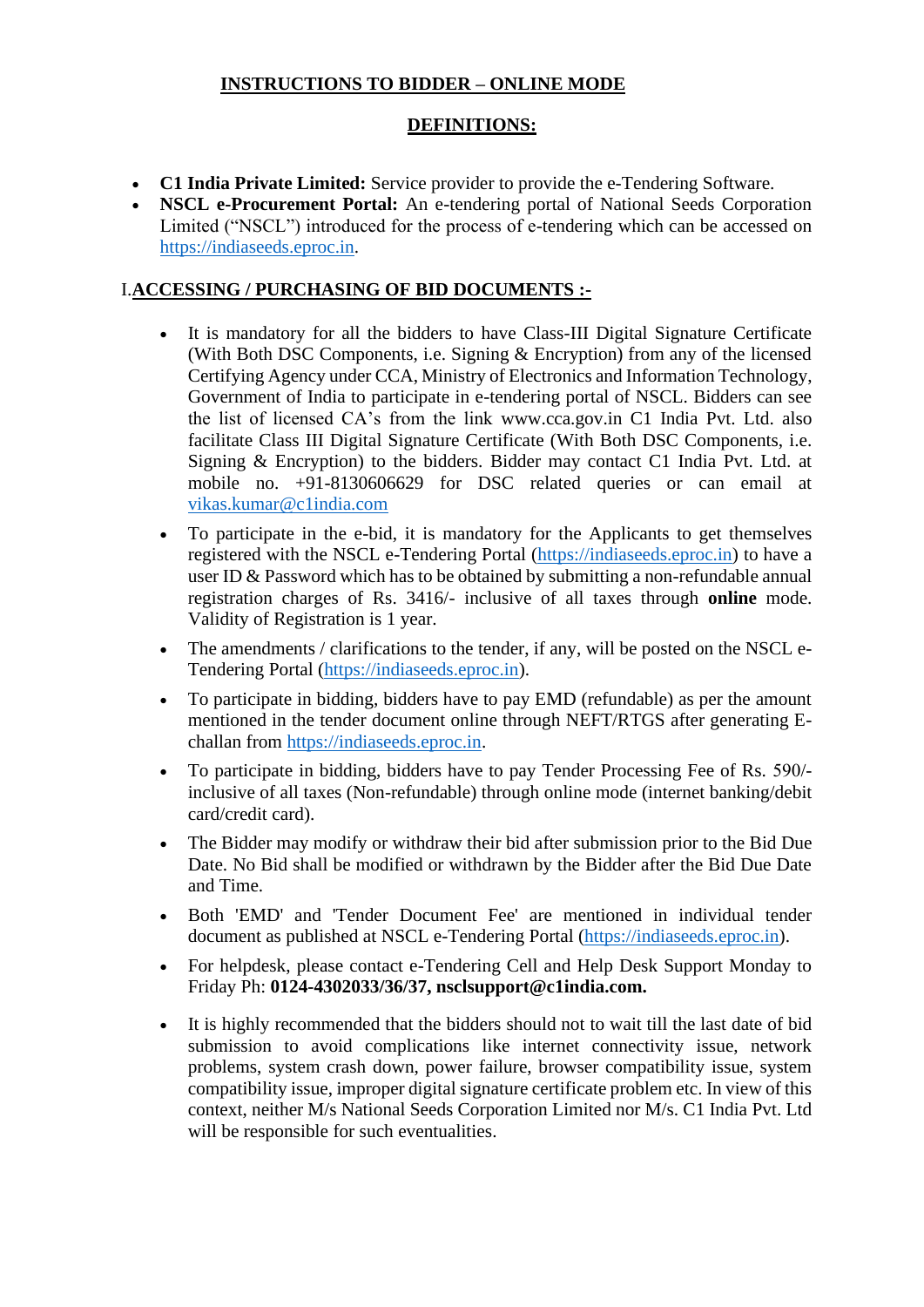# **-Technical Bid Documents-**

| Sr. no. | <b>Required Documents.</b>                            |  |  |  |
|---------|-------------------------------------------------------|--|--|--|
| 1.      | Copy of PAN Card                                      |  |  |  |
| 2.      | Copy of GST Certificate.                              |  |  |  |
| 3.      | Past Performance/ Experience Certificate (if any.)    |  |  |  |
| 4.      | Details of Existing contract, Declaration.            |  |  |  |
| 5.      | Brief description of firm. /Manufacturer Certificate. |  |  |  |
| 6.      | Cover page.                                           |  |  |  |